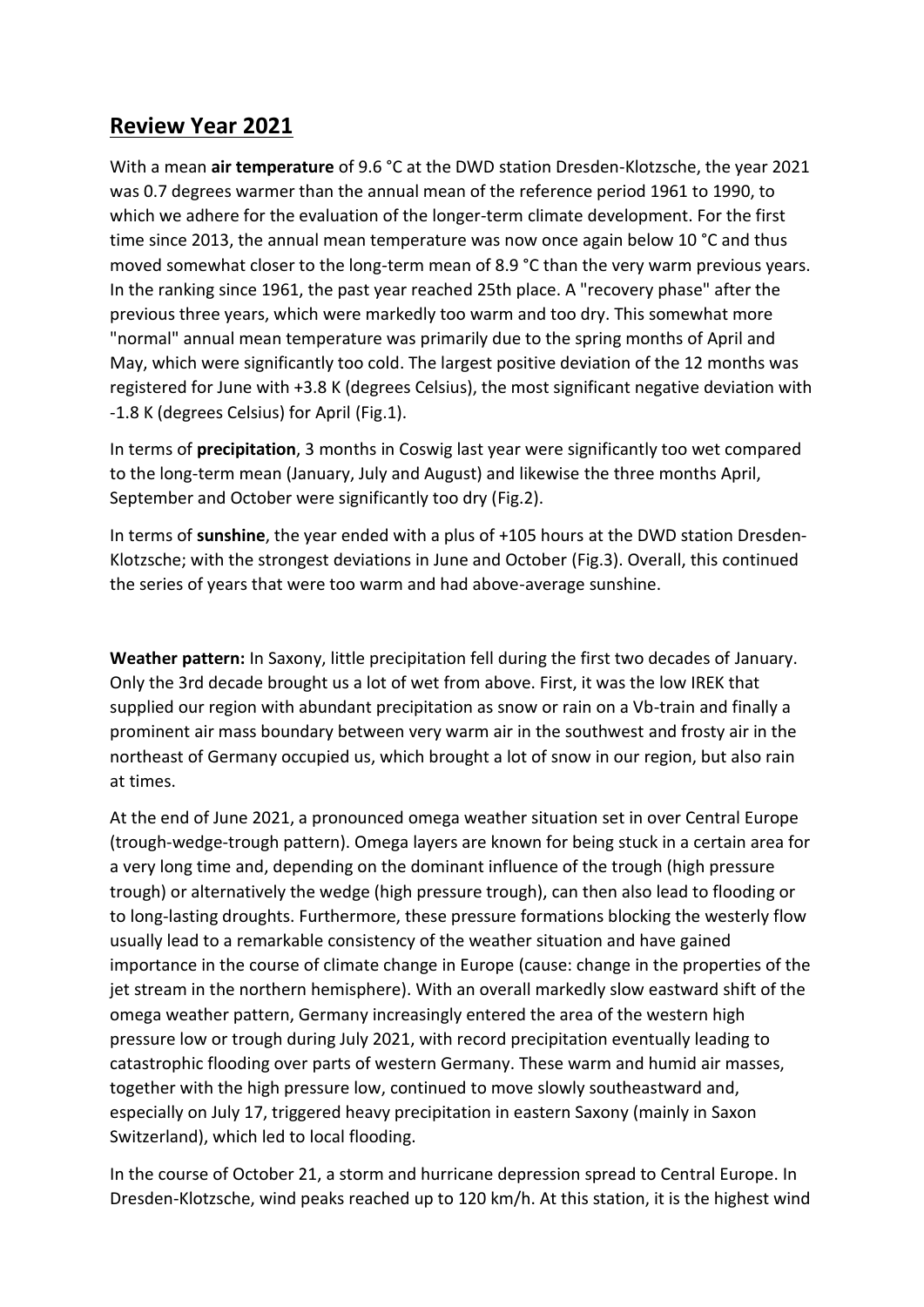speed observed so far in October in the series that has existed since 1960. In other parts of Dresden, even stronger gale-force winds of up to 135 km/h were observed. Interestingly, in connection with the passage of the storm low in our region, the hoped-for precipitation did not occur due to strong foehn effects. All in all, the month of October turned out to be considerably too dry.

The year 2021 ended with an annual balance of + 37.8 mm in Coswig overall too wet, although in Saxony comparison our region was very disadvantaged in terms of precipitation. In Dresden-Klotzsche there was a plus of + 64.8 mm.

**Note:** The summer of 2021 in the Coswig-Radebeul region was too warm, too wet and above average in terms of sunshine compared to the reference period 1961-1990. After the pronounced drought stress of recent years, nature was able temporary to "breathe again" this summer after a long dry spell.



Fig.1: Monthly anomalies of air temperatures in 2021 at the DWD station Dresden-Klotzsche. Colors: blue (too cold) and red (too warm).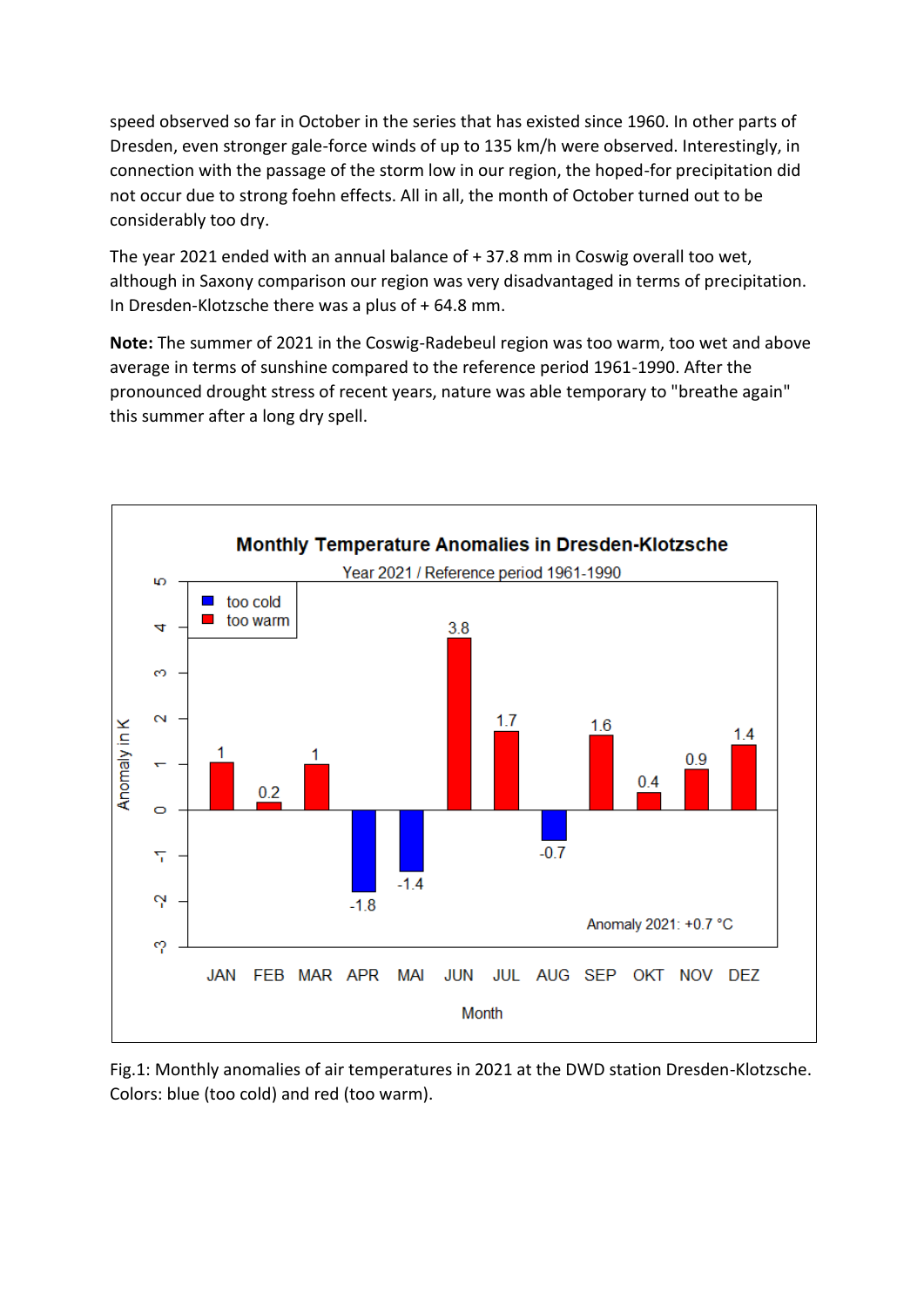

Fig.2: Monthly anomalies of precipitation in 2021 at the IKG station Coswig. Colors: green (too wet) and brown (too dry).